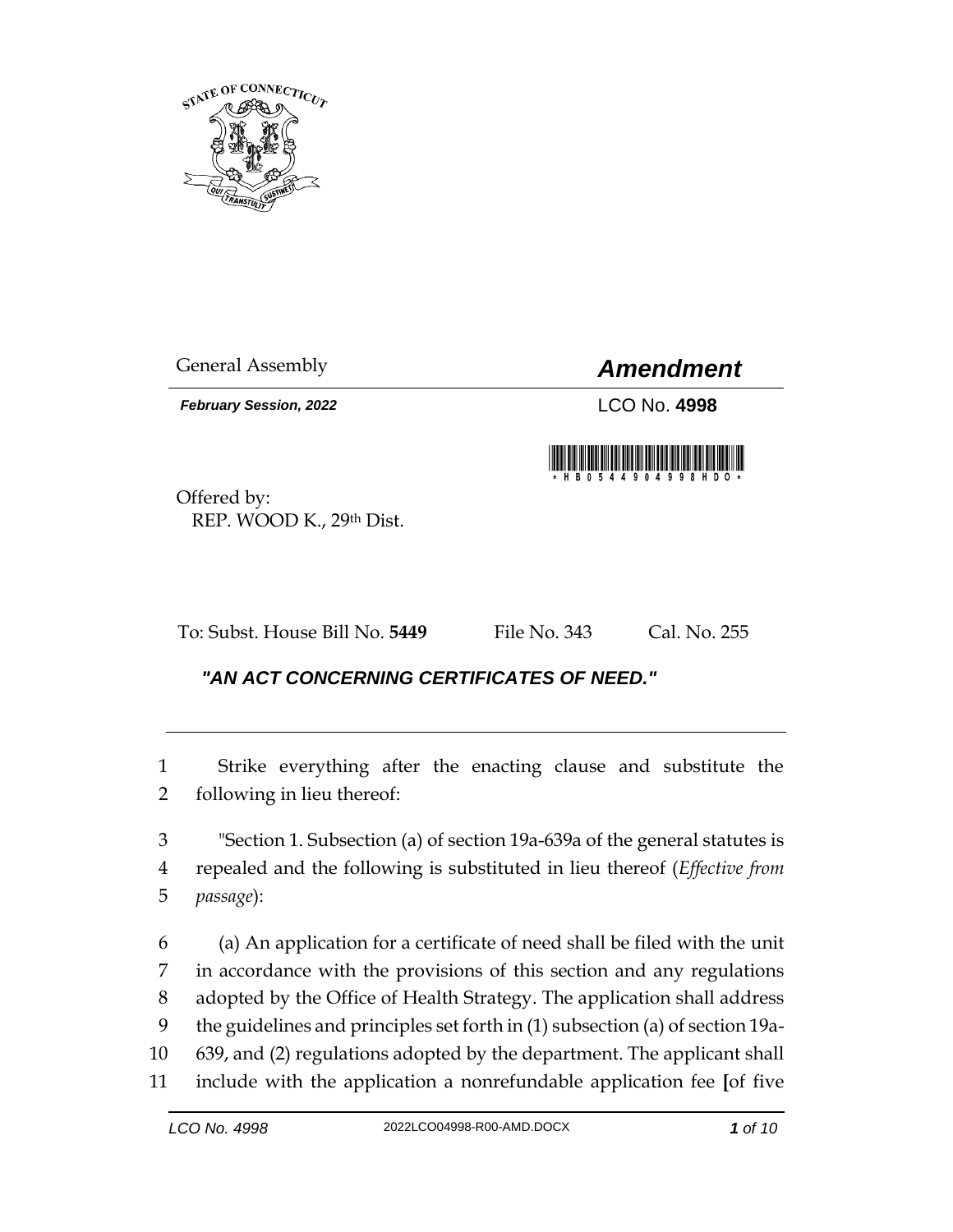hundred dollars**]** based on the cost of the project. The amount of the fee shall be as follows: (A) One thousand five hundred dollars for a project that will cost not greater than fifty thousand dollars; (B) two thousand five hundred dollars for a project that will cost greater than fifty 16 thousand dollars but not greater than one hundred thousand dollars; 17 (C) five thousand dollars for a project that will cost greater than one hundred thousand dollars but not greater than five hundred thousand dollars; (D) ten thousand dollars for a project that will cost greater than 20 five hundred thousand dollars but not greater than one million dollars; (E) fifteen thousand dollars for a project that will cost greater than one 22 million dollars but not greater than five million dollars; (F) twenty 23 thousand dollars for a project that will cost greater than five million 24 dollars but not greater than ten million dollars; and (G) twenty-five 25 thousand dollars for a project that will cost greater than ten million dollars. Sec. 2. Section 19a-630 of the general statutes is repealed and the following is substituted in lieu thereof (*Effective from passage*): As used in this chapter, unless the context otherwise requires: (1) "Affiliate" means a person, entity or organization controlling, controlled by or under common control with another person, entity or organization. Affiliate does not include a medical foundation organized under chapter 594b. (2) "Applicant" means any person or health care facility that applies 35 for a certificate of need pursuant to section 19a-639a, as amended by this act. (3) "Bed capacity" means the total number of inpatient beds in a facility licensed by the Department of Public Health under sections 19a- 490 to 19a-503, inclusive. (4) "Capital expenditure" means an expenditure that under generally accepted accounting principles consistently applied is not properly chargeable as an expense of operation or maintenance and includes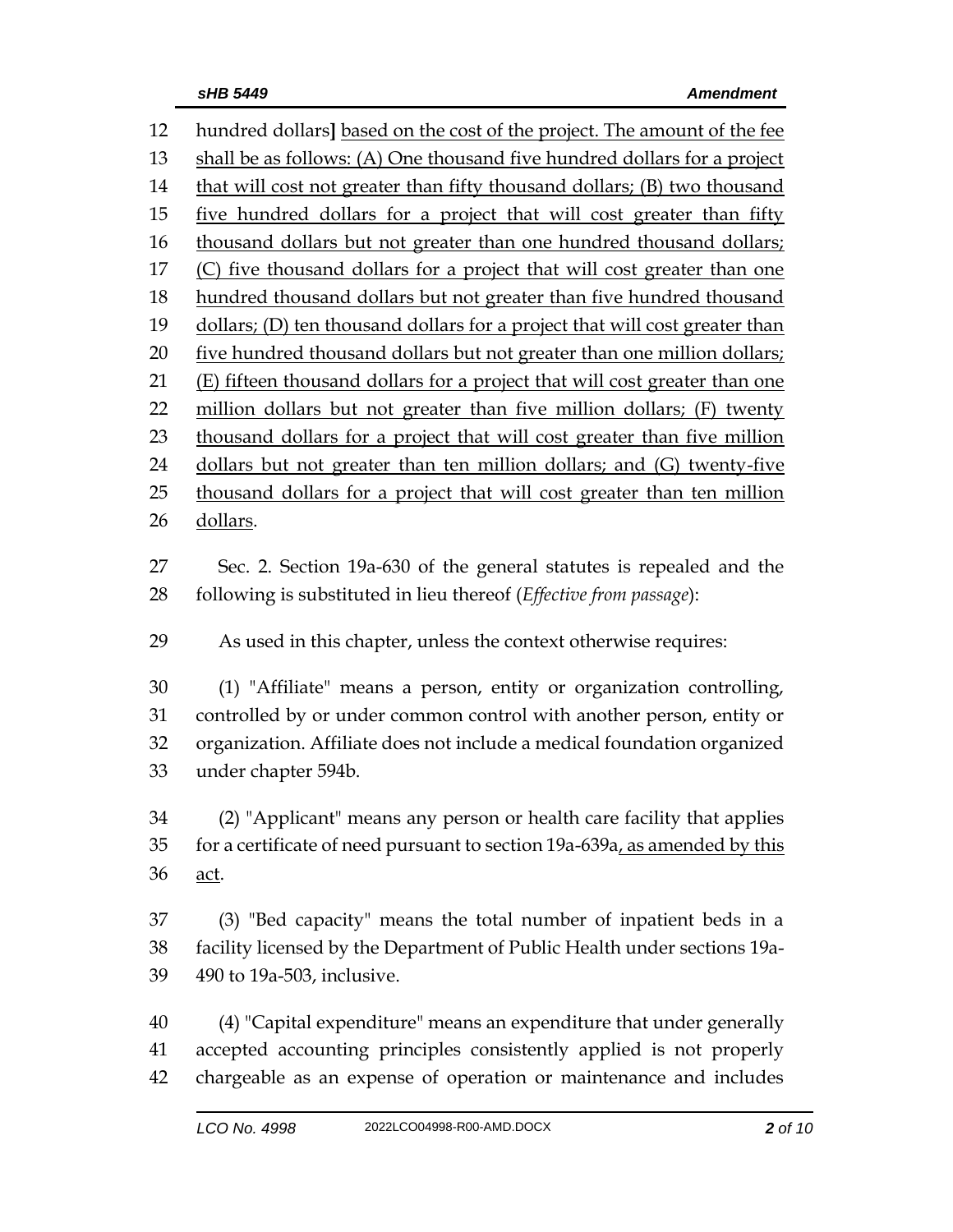| 43 | acquisition by purchase, transfer, lease or comparable arrangement, or |
|----|------------------------------------------------------------------------|
| 44 | through donation, if the expenditure would have been considered a      |
| 45 | capital expenditure had the acquisition been by purchase.              |
| 46 | (5) "Certificate of need" means a certificate issued by the unit.      |
| 47 | (6) "Days" means calendar days.                                        |
| 48 | (7) "Executive director" means the executive director of the Office of |
| 49 | Health Strategy.                                                       |

 (8) "Free clinic" means a private, nonprofit community-based organization that provides medical, dental, pharmaceutical or mental health services at reduced cost or no cost to low-income, uninsured and underinsured individuals.

 (9) "Large group practice" means eight or more full-time equivalent physicians, legally organized in a partnership, professional corporation, limited liability company formed to render professional services, medical foundation, not-for-profit corporation, faculty practice plan or other similar entity (A) in which each physician who is a member of the group provides substantially the full range of services that the physician routinely provides, including, but not limited to, medical care, consultation, diagnosis or treatment, through the joint use of shared office space, facilities, equipment or personnel; (B) for which substantially all of the services of the physicians who are members of the group are provided through the group and are billed in the name of the group practice and amounts so received are treated as receipts of the group; or (C) in which the overhead expenses of, and the income from, the group are distributed in accordance with methods previously determined by members of the group. An entity that otherwise meets the definition of group practice under this section shall be considered a group practice although its shareholders, partners or owners of the group practice include single-physician professional corporations, limited liability companies formed to render professional services or other entities in which beneficial owners are individual physicians.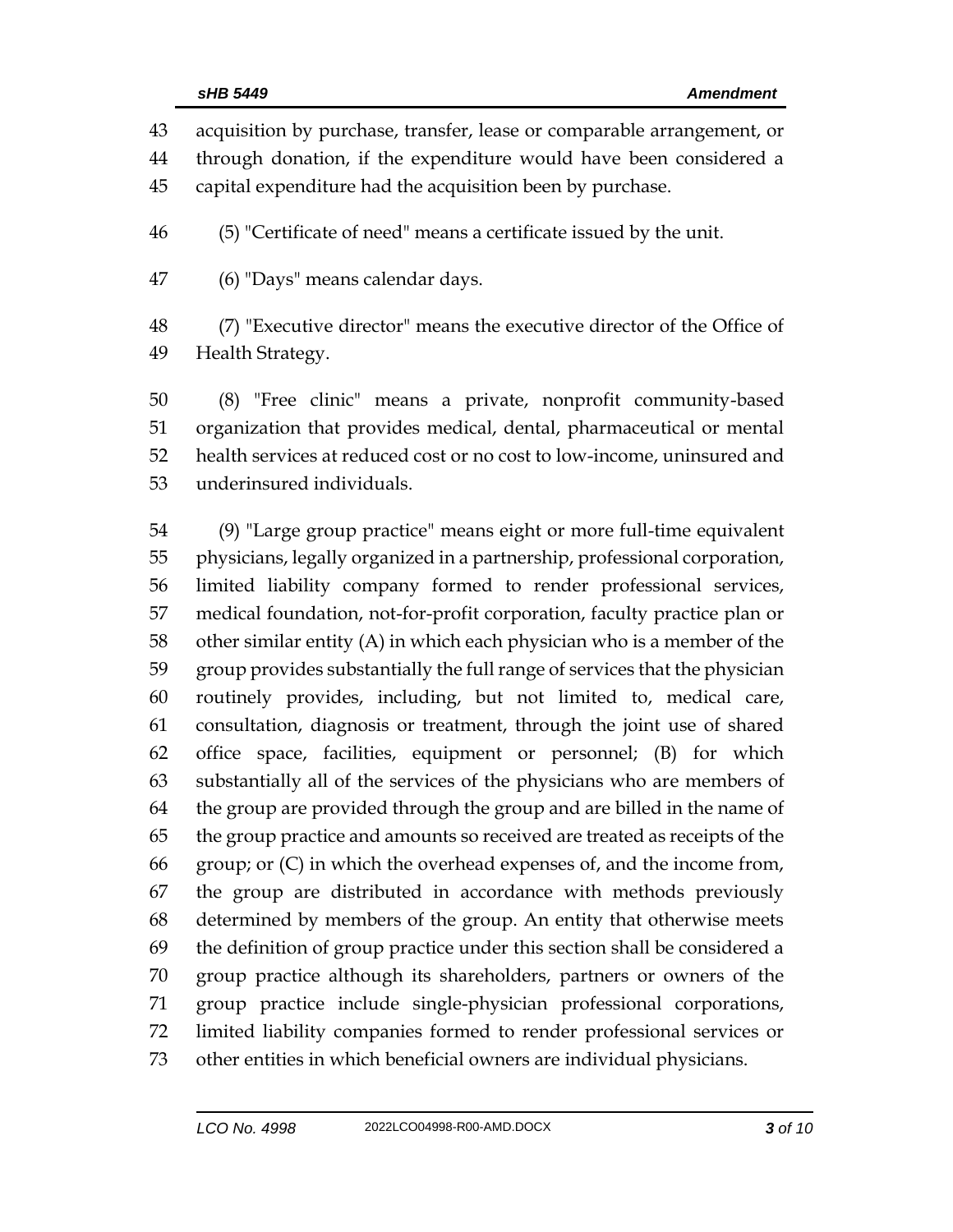| 74  | (10) "Health care facility" means (A) hospitals licensed by the              |
|-----|------------------------------------------------------------------------------|
| 75  | Department of Public Health under chapter 368v; (B) specialty hospitals;     |
| 76  | (C) freestanding emergency departments; (D) outpatient surgical              |
| 77  | facilities, as defined in section 19a-493b and licensed under chapter        |
| 78  | 368v; (E) a hospital or other facility or institution operated by the state  |
| 79  | that provides services that are eligible for reimbursement under Title       |
| 80  | XVIII or XIX of the federal Social Security Act, 42 USC 301, as amended;     |
| 81  | (F) a central service facility; (G) mental health facilities; (H) substance  |
| 82  | abuse treatment facilities; and (I) any other facility requiring certificate |
| 83  | of need review pursuant to subsection (a) of section 19a-638. "Health        |
| 84  | care facility" includes any parent company, subsidiary, affiliate or joint   |
| 85  | venture, or any combination thereof, of any such facility.                   |
| 86  | (11) "Nonhospital based" means located at a site other than the main         |
| 87  | campus of the hospital.                                                      |
| 88  | (12) "Office" means the Office of Health Strategy.                           |
| 89  | (13) "Person" means any individual, partnership, corporation, limited        |
| 90  | liability company, association, governmental subdivision, agency or          |
| 91  | public or private organization of any character, but does not include the    |
| 92  | agency conducting the proceeding.                                            |
| 93  | (14) "Physician" has the same meaning as provided in section 20-13a.         |
| 94  | (15) "Termination of services" means the cessation of any services for       |
| 95  | a period greater than one hundred eighty days.                               |
| 96  | $[(15)]$ $(16)$ "Transfer of ownership" means a transfer that impacts or     |
| 97  | changes the governance or controlling body of a health care facility,        |
| 98  | institution or large group practice, including, but not limited to, all      |
| 99  | affiliations, mergers or any sale or transfer of net assets of a health care |
| 100 | facility.                                                                    |
| 101 | [(16)] (17) "Unit" means the Health Systems Planning Unit.                   |
| 102 | Sec. 3. Subsection (a) of section 19a-486c of the general statutes is        |

repealed and the following is substituted in lieu thereof (*Effective October*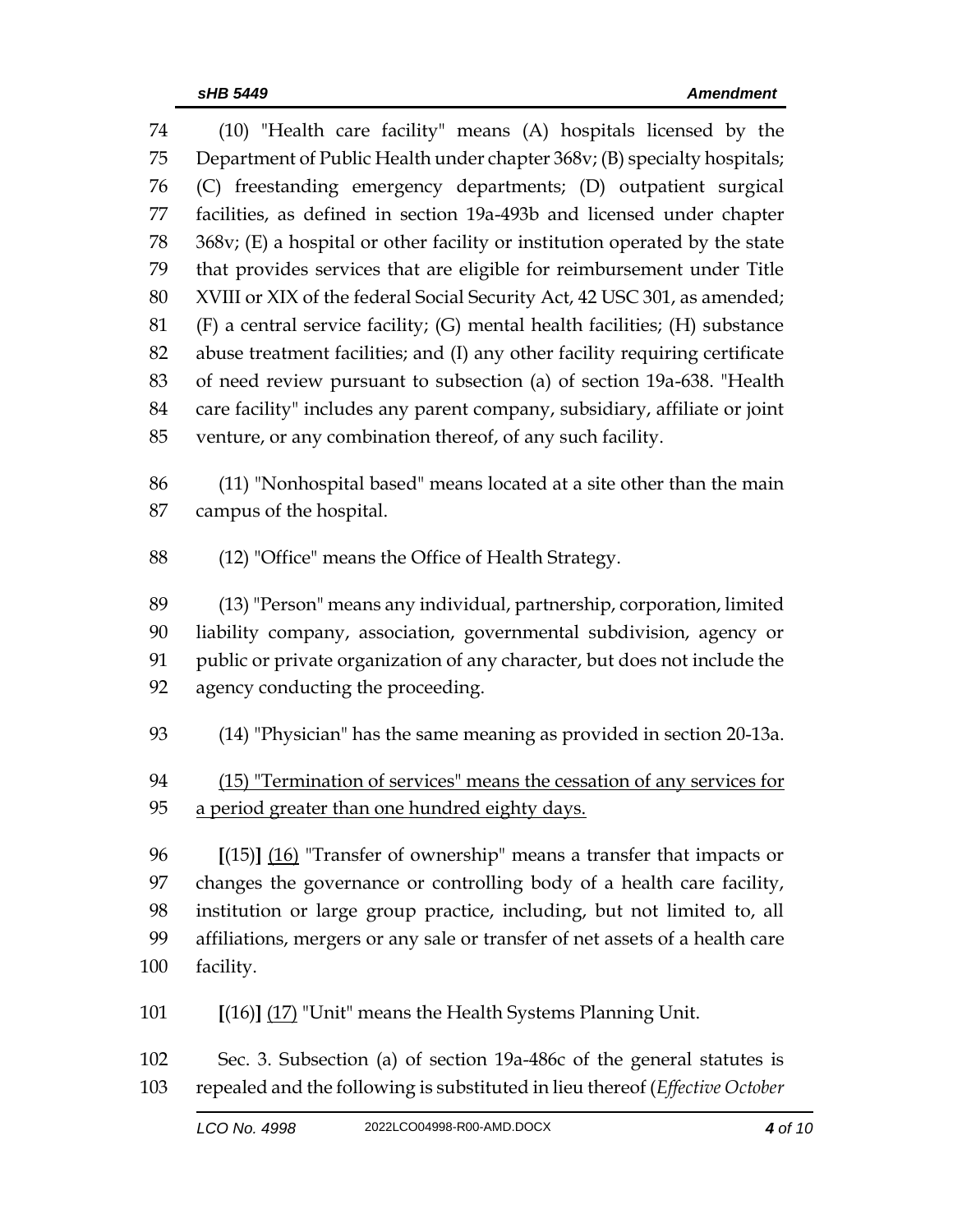*1, 2022*):

 (a) The Attorney General shall deny an application as not in the public interest if the Attorney General determines that one or more of the following conditions exist: (1) The transaction is prohibited by Connecticut statutory or common law governing nonprofit entities, trusts or charities; (2) the nonprofit hospital failed to exercise due diligence in (A) deciding to transfer, (B) selecting the purchaser, (C) obtaining a fairness evaluation from an independent person expert in such agreements, or (D) negotiating the terms and conditions of the transfer; (3) the nonprofit hospital failed to disclose any conflict of interest, including, but not limited to, conflicts of interest pertaining to board members, officers, key employees and experts of the hospital, the purchaser or any other party to the transaction; (4) the nonprofit hospital will not receive fair market value for its assets, which, for purposes of this subsection, means the most likely price that the assets would bring in a sale in a competitive and open market under all conditions requisite to a fair sale, with the buyer and seller each acting prudently, knowledgeably and in their own best interest, and with a reasonable time being allowed for exposure in the open market; (5) the fair market value of the assets has been manipulated by any person in a manner that causes the value of the assets to decrease; (6) the financing of the transaction by the nonprofit hospital will place the nonprofit hospital's assets at an unreasonable risk; (7) any management contract contemplated under the transaction is not for reasonable fair value; (8) a sum equal to the fair market value of the nonprofit hospital's assets (A) is not being transferred to one or more persons to be selected by the superior court for the judicial district where the nonprofit hospital is located who are not affiliated through corporate structure, governance or membership with either the nonprofit hospital or the purchaser, unless the nonprofit hospital continues to operate on a nonprofit basis after the transaction and such sum is transferred to the nonprofit hospital to provide health care services, and (B) is not being used for one of the following purposes: (i) For appropriate charitable health care purposes consistent with the nonprofit hospital's original purpose, (ii)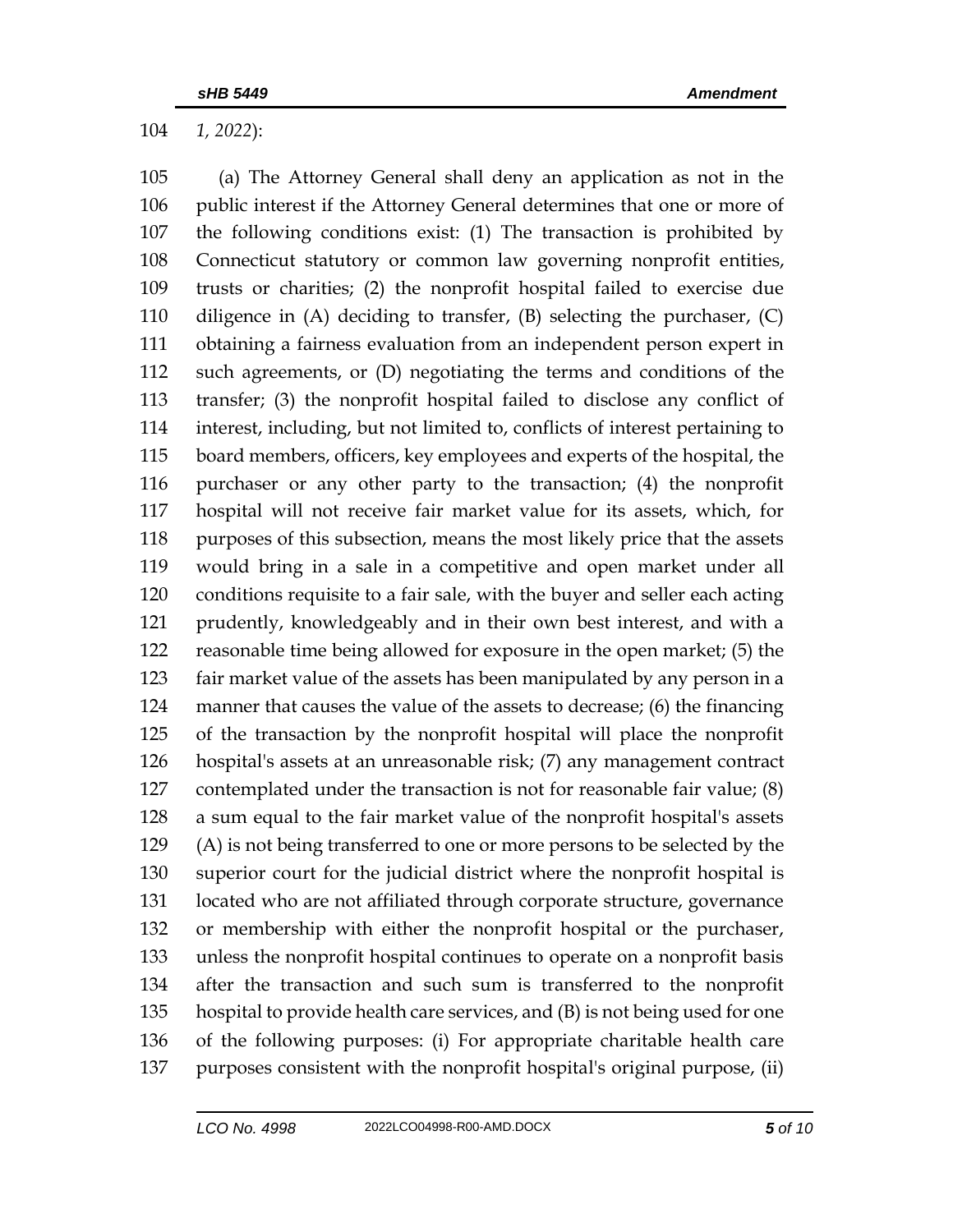for the support and promotion of health care generally in the affected community, or (iii) with respect to any assets held by the nonprofit hospital that are subject to a use restriction imposed by a donor, for a purpose consistent with the intent of said donor; **[**or**]** (9) the nonprofit hospital or the purchaser has failed to provide the Attorney General with information and data sufficient to evaluate the proposed agreement adequately, provided the Attorney General has notified the nonprofit hospital or the purchaser of the inadequacy of the information or data and has provided a reasonable opportunity to remedy such inadequacy; or (10) the purchaser has not provided evidence of sufficient representation from the community on the hospital's governing board, provided the Attorney General has notified the purchaser of the failure to provide such evidence and provided a reasonable opportunity to remedy such failure. For the purposes of this section, "sufficient representation from the community" means members of the hospital's community, as defined by the nonprofit hospital's most recent community health needs assessment conducted 155 pursuant to Section 501 $(r)$  of the Internal Revenue Code of 1986, or any subsequent corresponding internal revenue code of the United States, as amended from time to time, who are charged with representing community interests and are not otherwise compensated, employed or affiliated with the hospital, comprise at least twenty-five per cent of the voting members of the governing board of such hospital.

 Sec. 4. Subsection (a) of section 19a-653 of the general statutes is repealed and the following is substituted in lieu thereof (*Effective from passage*):

 (a) Any person or health care facility or institution that is required to file a certificate of need for any of the activities described in section 19a- 638, and any person or health care facility or institution that is required to file data or information under any public or special act or under this chapter or sections 19a-486 to 19a-486h, inclusive, or any regulation adopted or order issued under this chapter or said sections, which **[**wilfully**]** negligently fails to seek certificate of need approval for any of the activities described in section 19a-638 or to so file within prescribed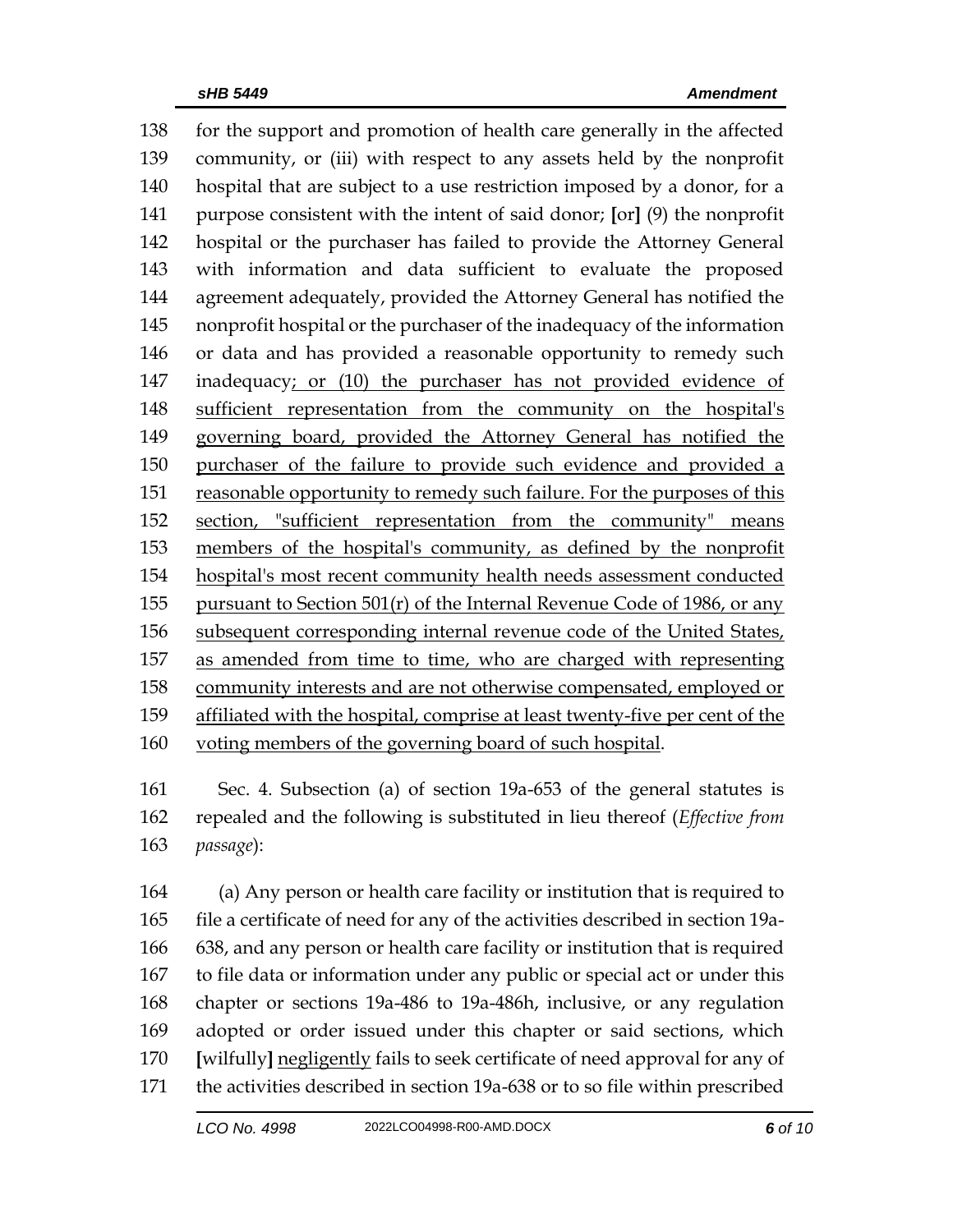time periods, shall be subject to a civil penalty of up to one thousand dollars a day for each day such person or health care facility or institution conducts any of the described activities without certificate of need approval as required by section 19a-638 or for each day such information is missing, incomplete or inaccurate. Any civil penalty authorized by this section shall be imposed by the Office of Health Strategy in accordance with subsections (b) to (e), inclusive, of this section.

 Sec. 5. Section 19a-633 of the general statutes is repealed and the following is substituted in lieu thereof (*Effective from passage*):

 (a) The executive director, or any agent authorized by such executive director to conduct any inquiry, investigation or hearing under the provisions of this chapter, shall have power to administer oaths and take testimony under oath relative to the matter of inquiry or investigation. At any hearing ordered by the unit, the executive director or such agent having authority by law to issue such process may subpoena witnesses and require the production of records, papers and documents pertinent to such inquiry. If any person disobeys such process or, having appeared in obedience thereto, refuses to answer any pertinent question put to such person by the executive director or such executive director's authorized agent or to produce any records and papers pursuant thereto, the executive director or such executive director's agent may apply to the superior court for the judicial district of Hartford or for the judicial district wherein the person resides or wherein the business has been conducted, or to any judge of said court if the same is not in session, setting forth such disobedience to process or refusal to answer, and said court or such judge shall cite such person to appear before said court or such judge to answer such question or to produce such records and papers.

(b) If the executive director or such agent determines that any person,

health care facility or institution has violated, is violating or is about to

violate any provision of this chapter, or any regulation or order of the

unit, the executive director or such agent may issue a cease and desist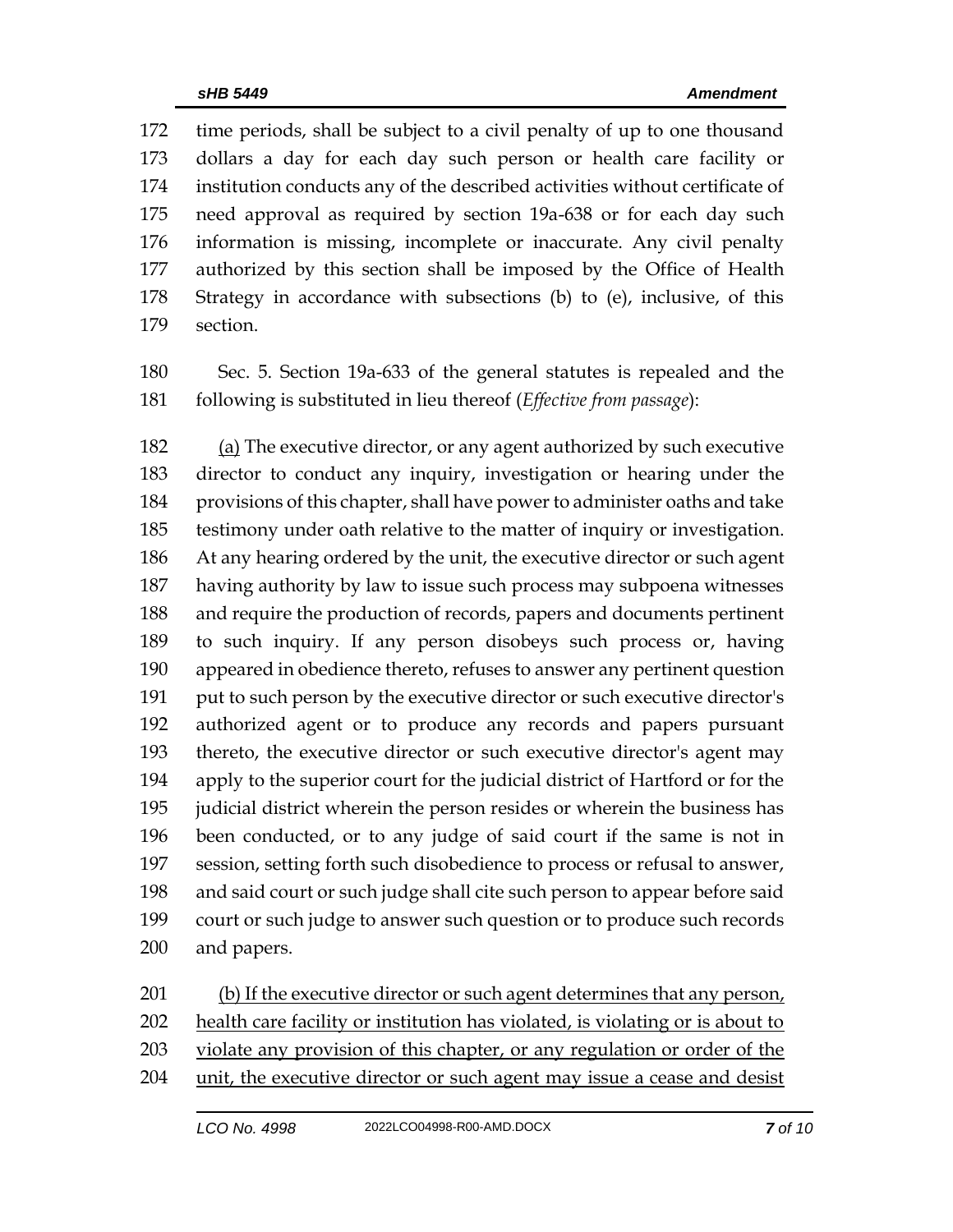order requiring the immediate cessation of the activity. The Office of Health Strategy shall provide such person, health care facility or 207 institution an opportunity for a hearing regarding the issuance of such cease and desist order, in accordance with subsections (c) and (d) of this section. A cease and desist order issued pursuant to this subsection shall be binding upon all persons, health care facilities or institutions against whom it is issued, any agent of such person, facility or institution and any independent contractors engaged by any such person, facility or institution. Any recipient of such order shall immediately comply with it upon receipt. (c) If the executive director or such agent issues a cease and desist

 order pursuant to subsection (b) of this section, such executive director or agent shall notify the person, health care facility or institution against whom such order is issued by first-class mail or personal service. The notice shall include: (1) A reference to the sections of the general statutes, regulations of Connecticut state agencies or orders involved; (2) a short and plain language statement of the matters asserted or charged; (3) a description of the activity to cease; (4) a statement concerning the right to a hearing of such person, health care facility or institution; and (5) a statement that such person, health care facility or institution may, not later than ten business days after receipt of such notice, make a request for a hearing on the matters asserted, to be sent to the executive director or such agent.

228 (d) The person, health care facility or institution to whom such notice is provided pursuant to subsection (c) of this section may, not later than ten business days after receipt of the notice, make written application to the Office of Health Strategy to request a hearing to show such violation has not occurred, a certificate of need was not required, or each required certificate of need was obtained. A failure to make a timely request for a hearing shall result in such cease and desist order becoming final. Each hearing held under this subsection shall be conducted pursuant to sections 4-176e to 4-184, inclusive. After a hearing, the office may mitigate or waive a cease and desist order issued pursuant to this subsection upon such terms and conditions as, in the office's discretion,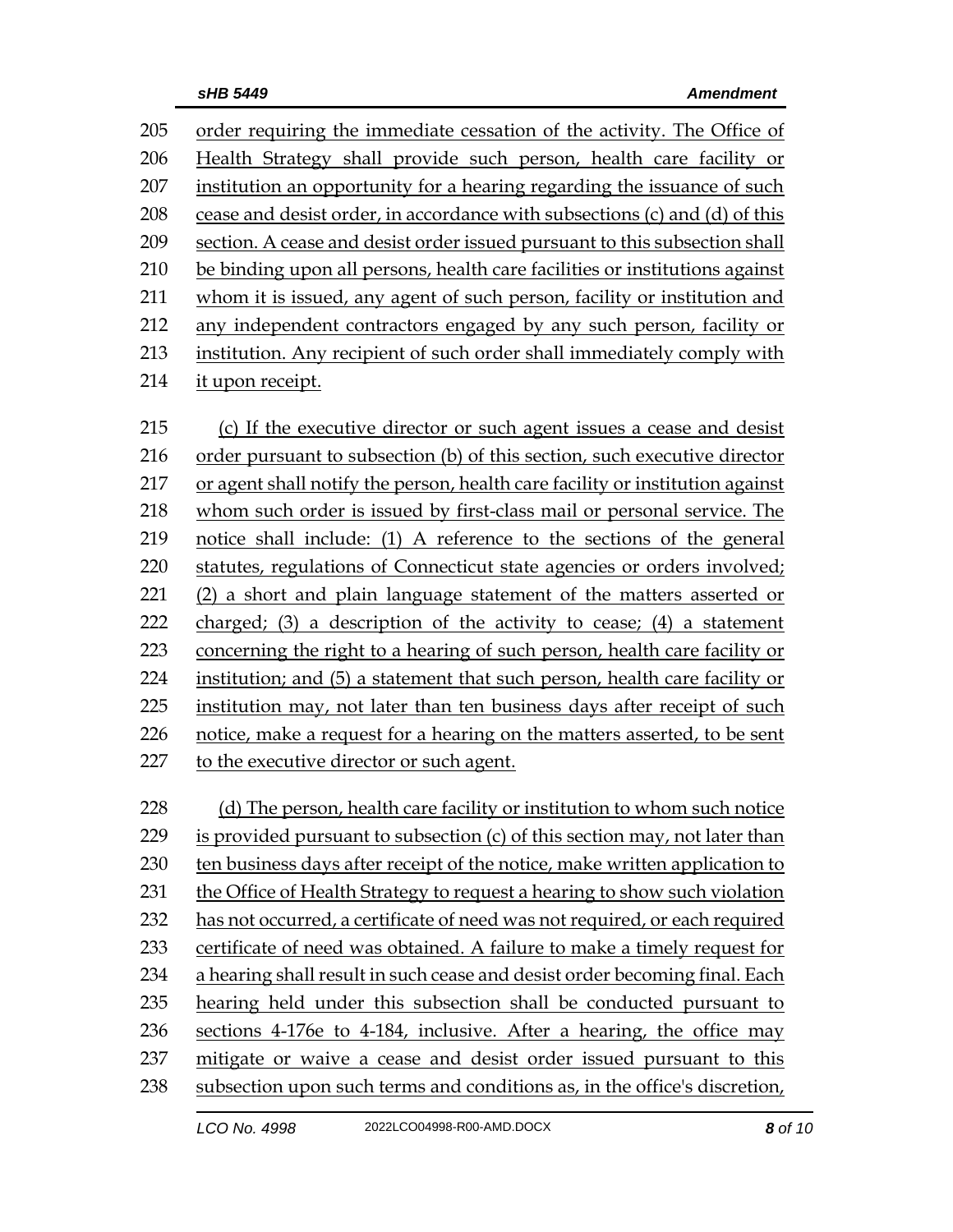| 239                                                  | it deems proper or necessary upon consideration of any extenuating                                                                                                                                                                                                                                                                                                                                                                                                                                                                                                      |  |  |  |
|------------------------------------------------------|-------------------------------------------------------------------------------------------------------------------------------------------------------------------------------------------------------------------------------------------------------------------------------------------------------------------------------------------------------------------------------------------------------------------------------------------------------------------------------------------------------------------------------------------------------------------------|--|--|--|
| 240                                                  | factors or circumstances.                                                                                                                                                                                                                                                                                                                                                                                                                                                                                                                                               |  |  |  |
| 241<br>242<br>243<br>244<br>245<br>246<br>247        | (e) Following a hearing before the Office of Health Strategy pursuant<br>to subsection (d) of this section, a final cease and desist order of the office<br>shall be subject to appeal in accordance with section 4-183, except that<br>any such appeal shall be taken to the superior court for the judicial<br>district of New Britain. Such final order shall not be subject to appeal<br>under any other provision of the general statutes. No challenge to any<br>such final order shall be allowed as to any issue that could have been                           |  |  |  |
| 248<br>249                                           | raised by an appeal of an earlier order, denial or other final decision by                                                                                                                                                                                                                                                                                                                                                                                                                                                                                              |  |  |  |
| 250<br>251<br>252                                    | the office.<br>(f) Any cease and desist order issued under this section may be<br>enforced by the Attorney General pursuant to section 19a-642, as<br>amended by this act.                                                                                                                                                                                                                                                                                                                                                                                              |  |  |  |
| 253<br>254<br>255<br>256<br>257<br>258<br>259<br>260 | Sec. 6. (NEW) ( <i>Effective from passage</i> ) On and after January 1, 2023, the<br>Office of Health Strategy shall post on its Internet web site an<br>informational chart summarizing the history of regulation in the state of<br>capital expenditures by health care providers, which relate to the<br>construction and renovation of buildings, for the period of 1990 to 2010,<br>inclusive. For the purposes of this section, "capital expenditures" has the<br>same meaning as provided in section 19a-630 of the general statutes, as<br>amended by this act. |  |  |  |
| 261<br>262<br>263<br>264<br>265<br>266               | Sec. 7. Section 4-5 of the 2022 supplement to the general statutes, as<br>amended by section 6 of public act 17-237, section 279 of public act 17-2<br>of the June special session, section 20 of public act 18-182, section 283 of<br>public act 19-117 and section 254 of public act 21-2 of the June special<br>session, is repealed and the following is substituted in lieu thereof<br>( <i>Effective July 1, 2022</i> ):                                                                                                                                          |  |  |  |
| 267                                                  | As used in sections 4-6, 4-7 and 4-8, the term "department head"                                                                                                                                                                                                                                                                                                                                                                                                                                                                                                        |  |  |  |

 means Secretary of the Office of Policy and Management, Commissioner of Administrative Services, Commissioner of Revenue Services, Banking Commissioner, Commissioner of Children and Families,